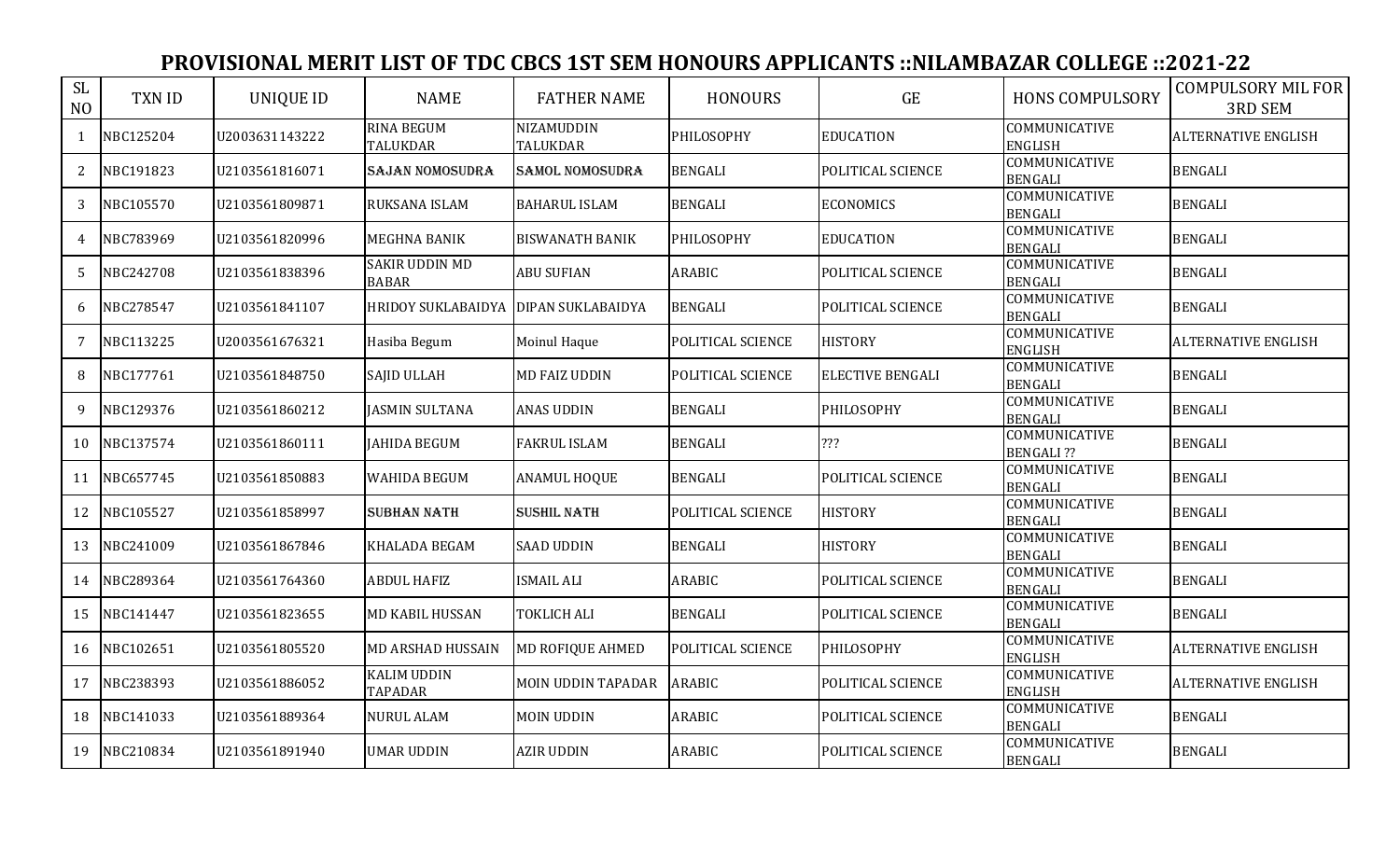| <b>SL</b><br>N <sub>O</sub> | <b>TXN ID</b> | <b>UNIQUE ID</b> | <b>NAME</b>                        | <b>FATHER NAME</b>     | <b>HONOURS</b>    | GE                      | <b>HONS COMPULSORY</b>                 | <b>COMPULSORY MIL FOR</b><br><b>3RD SEM</b> |
|-----------------------------|---------------|------------------|------------------------------------|------------------------|-------------------|-------------------------|----------------------------------------|---------------------------------------------|
| 20                          | NBC263267     | U2103561849804   | <b>AMZADUJ JAMAN</b>               | <b>JAYNUL HAQUE</b>    | <b>ARABIC</b>     | POLITICAL SCIENCE       | COMMUNICATIVE<br><b>BENGALI</b>        | <b>BENGALI</b>                              |
| 21                          | NBC148152     |                  | 2.1265E+13 MD SHAMSUL HAQUE        | MD AYATH ULLAH         | <b>ARABIC</b>     | POLITICAL SCIENCE       | COMMUNICATIVE<br><b>ENGLISH</b>        | <b>ALTERNATIVE ENGLISH</b>                  |
| 22                          | NBC123932     | U2103561900724   | <b>NAZIA SULTANA</b>               | <b>MD ABDUS SABUR</b>  | <b>BENGALI</b>    | PHILOSOPHY              | COMMUNICATIVE<br><b>BENGALI</b>        | <b>BENGALI</b>                              |
| 23                          | NBC177257     | U2103561904779   | <b>SAJID AHMED</b>                 | <b>ABDUS SABUR</b>     | <b>BENGALI</b>    | <b>ARABIC</b>           | COMMUNICATIVE<br><b>BENGALI</b>        | <b>BENGALI</b>                              |
| 24                          | NBC299071     | U2103561907535   | MD RUHUL AMIN                      | <b>ABDUL SATTAR</b>    | <b>ARABIC</b>     | <b>ARABIC</b>           | COMMUNICATIVE<br><b>BENGALI</b>        | <b>BENGALI</b>                              |
| 25                          | NBC840590     | U2103561909048   | <b>ANZIRA PARBIN</b>               | <b>ABDUL KARIM</b>     | POLITICAL SCIENCE | <b>ELECTIVE BENGALI</b> | COMMUNICATIVE<br><b>BENGALI</b>        | <b>BENGALI</b>                              |
| 26                          | NBC213032     | U2103561916608   | MASHUDA BEGUM                      | <b>SHAHIDUR RAHMAN</b> | <b>ARABIC</b>     | POLITICAL SCIENCE       | <b>COMMUNICATIVE</b><br><b>BENGALI</b> | <b>BENGALI</b>                              |
| 27                          | NBC122551     | U2003561535792   | <b>MAKTAR HUSSAIN</b>              | <b>HUZUR UDDIN</b>     | POLITICAL SCIENCE | ARABIC                  | COMMUNICATIVE<br><b>BENGALI</b>        | <b>BENGALI</b>                              |
| 28                          | NBC146662     | U2103561920502   | MONIRUL HAQUE                      | <b>SALIMUL HAQUE</b>   | POLITICAL SCIENCE | <b>EDUCATION</b>        | COMMUNICATIVE<br><b>ENGLISH</b>        | <b>ALTERNATIVE ENGLISH</b>                  |
| 29                          | NBC212156     | U2103561913799   | MD MOHBUB ALAM                     | <b>KALIM UDDIN</b>     | POLITICAL SCIENCE | <b>EDUCATION</b>        | COMMUNICATIVE<br><b>ENGLISH</b>        | <b>ALTERNATIVE ENGLISH</b>                  |
| 30                          | NBC826362     | U2103561926637   | BEGAM SAMINA AKTAR SALIQUR RAHAMAN |                        | POLITICAL SCIENCE | <b>HISTORY</b>          | COMMUNICATIVE<br><b>ENGLISH</b>        | <b>ALTERNATIVE ENGLISH</b>                  |
| 31                          | NBC186063     | U2103561927554   | <b>ZAKIR HUSSAIN</b>               | <b>AFTAB UDDIN</b>     | <b>ARABIC</b>     | <b>EDUCATION</b>        | COMMUNICATIVE<br><b>ENGLISH</b>        | <b>ALTERNATIVE ENGLISH</b>                  |
| 32                          | NBC205661     | U2103561929528   | <b>TAYEBUR RAHMAN</b>              | <b>AJADUR RAHMAN</b>   | <b>ARABIC</b>     | <b>EDUCATION</b>        | COMMUNICATIVE<br><b>ENGLISH</b>        | <b>ALTERNATIVE ENGLISH</b>                  |
| 33                          | NBC149955     | U2103561819906   | <b>SABRIN SULTANA</b>              | <b>MOHI UDDIN</b>      | POLITICAL SCIENCE | <b>HISTORY</b>          | COMMUNICATIVE<br><b>BENGALI</b>        | <b>BENGALI</b>                              |
| 34                          | NBC201649     | U2103561885978   | <b>RASHID AHMED</b>                | <b>MD MAKADDAS ALI</b> | <b>ARABIC</b>     | POLITICAL SCIENCE       | COMMUNICATIVE<br><b>BENGALI</b>        | <b>BENGALI</b>                              |
| 35                          | NBC574753     | U2103561935594   | <b>MD UBAID AHMED</b>              | <b>LIAKAT ALI</b>      | PHILOSOPHY        | POLITICAL SCIENCE       | COMMUNICATIVE<br><b>ENGLISH</b>        | <b>ALTERNATIVE ENGLISH</b>                  |
| 36                          | NBC257684     | U2103561940740   | <b>AZIR UDDIN</b>                  | <b>RAHMAT ALI</b>      | <b>ARABIC</b>     | <b>EDUCATION</b>        | COMMUNICATIVE<br><b>BENGALI</b>        | <b>BENGALI</b>                              |
| 37                          | NBC281644     | U2126499191405   | <b>MD GULAM SARWAR</b>             | <b>ABDUS SUKKUR</b>    | POLITICAL SCIENCE | <b>ARABIC</b>           | COMMUNICATIVE<br><b>BENGALI</b>        | <b>BENGALI</b>                              |
| 38                          | NBC257962     | U2103561823009   | <b>AHMED HUSSAIN</b>               | TAFAZZUL ALI           | POLITICAL SCIENCE | <b>ECONOMICS</b>        | COMMUNICATIVE<br><b>ENGLISH</b>        | <b>ALTERNATIVE ENGLISH</b>                  |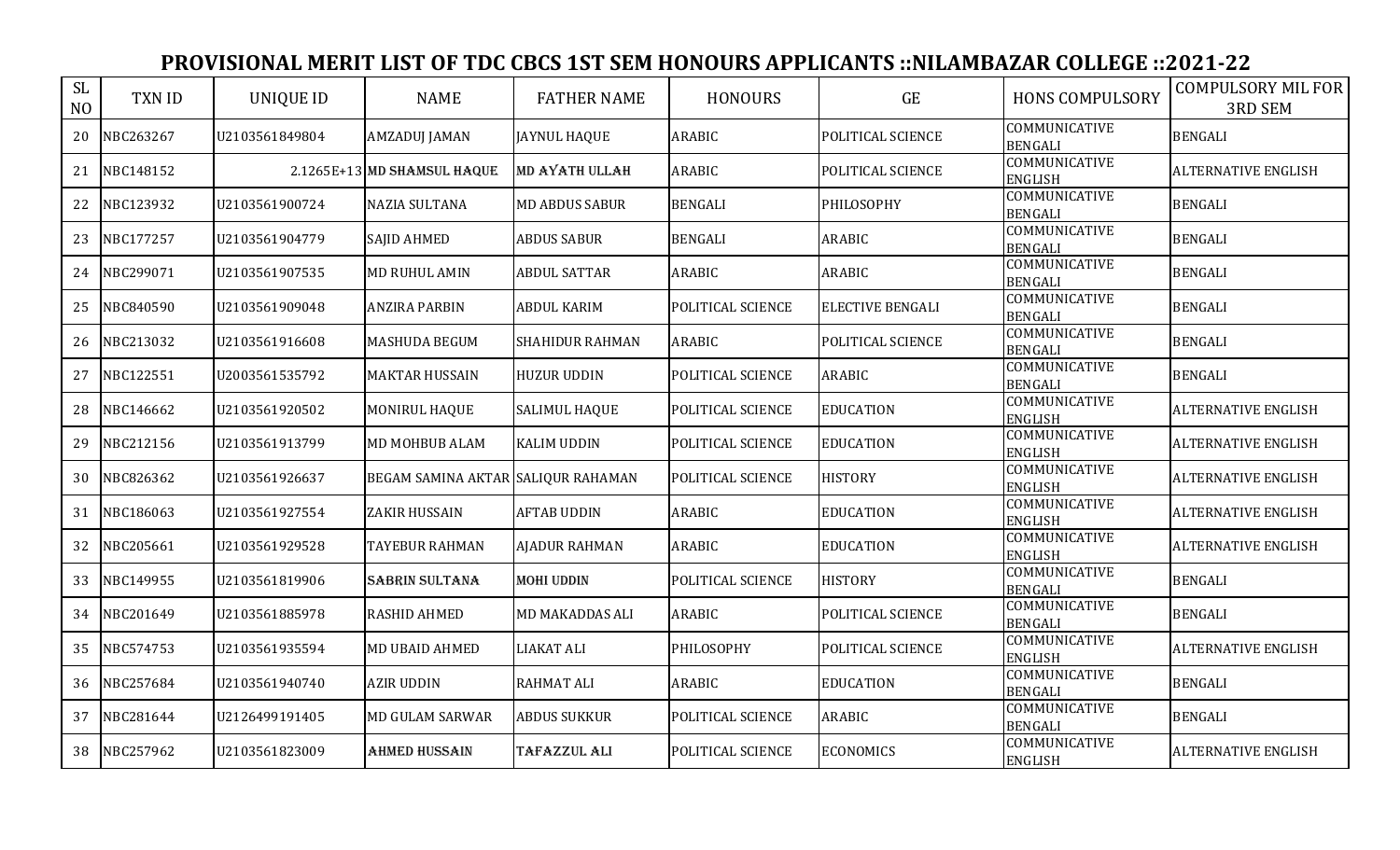| <b>SL</b><br>N <sub>O</sub> | <b>TXN ID</b> | <b>UNIQUE ID</b> | <b>NAME</b>                                   | <b>FATHER NAME</b>                  | <b>HONOURS</b>    | GE                      | <b>HONS COMPULSORY</b>                 | <b>COMPULSORY MIL FOR</b><br><b>3RD SEM</b> |
|-----------------------------|---------------|------------------|-----------------------------------------------|-------------------------------------|-------------------|-------------------------|----------------------------------------|---------------------------------------------|
| 39                          | NBC342155     | U2103561947710   | <b>SAHUL AMIN</b>                             | <b>SAFIR UDDIN</b>                  | <b>ARABIC</b>     | <b>EDUCATION</b>        | <b>COMMUNICATIVE</b><br><b>ENGLISH</b> | <b>ALTERNATIVE ENGLISH</b>                  |
| 40                          | NBC311254     | U2103561948042   | <b>SAHIDUL ALAM</b>                           | <b>ABDUR RAHMAN</b>                 | <b>ARABIC</b>     | POLITICAL SCIENCE       | COMMUNICATIVE<br><b>BENGALI</b>        | <b>BENGALI</b>                              |
| 41                          | NBC228292     | U2103561949589   | <b>ABU SALEH</b>                              | <b>ABBAS UDDIN</b>                  | POLITICAL SCIENCE | <b>ECONOMICS</b>        | COMMUNICATIVE<br><b>ENGLISH</b>        | <b>ALTERNATIVE ENGLISH</b>                  |
| 42                          | NBC683370     | U2103561950786   | <b>HALIMA BEGAM</b>                           | <b>UMMAR ALI</b>                    | POLITICAL SCIENCE | <b>ECONOMICS</b>        | COMMUNICATIVE<br><b>BENGALI</b>        | <b>BENGALI</b>                              |
| 43                          | NBC158597     | U2103561955769   | <b>SAHINA BEGOM</b>                           | <b>ABDUS SUKKUR</b>                 | POLITICAL SCIENCE | PHILOSOPHY              | COMMUNICATIVE<br><b>BENGALI</b>        | <b>BENGALI</b>                              |
| 44                          | NBC140751     | U2103561852477   | <b>HASINA BEGUM</b>                           | <b>ISLAM UDDIN</b>                  | <b>BENGALI</b>    | POLITICAL SCIENCE       | COMMUNICATIVE<br><b>BENGALI</b>        | <b>BENGALI</b>                              |
| 45                          | NBC175671     | U2003561515744   | <b>GULZAR AHMED</b>                           | <b>JAMIL AHMED</b>                  | <b>ARABIC</b>     | POLITICAL SCIENCE       | COMMUNICATIVE<br><b>BENGALI</b>        | <b>BENGALI</b>                              |
| 46                          | NBC531160     | U2103561962342   | <b>RAZIA BEGOM</b>                            | <b>ABDUL JALIL</b>                  | <b>BENGALI</b>    | POLITICAL SCIENCE       | COMMUNICATIVE<br><b>BENGALI</b>        | <b>BENGALI</b>                              |
| 47                          | NBC675524     | U2103561963462   | <b>AMIR ZUNAIED</b>                           | <b>ABDUL KHALIQUE</b>               | POLITICAL SCIENCE | <b>EDUCATION</b>        | COMMUNICATIVE<br><b>ENGLISH</b>        | <b>ALTERNATIVE ENGLISH</b>                  |
| 48                          | NBC145157     | U2103561963585   | <b>SUBHANA SABNAM</b>                         | <b>RIAZ UDDIN</b>                   | POLITICAL SCIENCE | <b>EDUCATION</b>        | COMMUNICATIVE<br><b>ENGLISH</b>        | <b>ALTERNATIVE ENGLISH</b>                  |
| 49                          | NBC127927     | U2103561963598   | SHIFA BEGOM                                   | <b>HELAL UDDIN</b>                  | PHILOSOPHY        | <b>EDUCATION</b>        | COMMUNICATIVE<br><b>BENGALI</b>        | <b>BENGALI</b>                              |
| 50                          | NBC856178     | U2103561963992   | <b>MD HIBBUR RASUL</b><br><b>USAMA MOBRUR</b> | MOULANA MD AZIZUR<br><b>RAHAMAN</b> | ARABIC            | POLITICAL SCIENCE       | COMMUNICATIVE<br><b>BENGALI</b>        | <b>BENGALI</b>                              |
| 51                          | NBC268726     |                  | 2.10356E+12 JASHIM UDDIN                      | <b>ABDUR RAICH</b>                  | <b>ARABIC</b>     | POLITICAL SCIENCE       | COMMUNICATIVE<br><b>BENGALI</b>        | <b>BENGALI</b>                              |
| 52                          | NBC317315     | U2103561964217   | <b>DEBOSREE DEBNATH</b>                       | AMAR DEBNATH                        | POLITICAL SCIENCE | <b>ELECTIVE BENGALI</b> | COMMUNICATIVE<br><b>BENGALI</b>        | <b>BENGALI</b>                              |
| 53                          | NBC195038     | U2103561929138   | <b>NOOR AHMED</b>                             | HOKAI MIA                           | POLITICAL SCIENCE | PHILOSOPHY              | COMMUNICATIVE<br><b>ENGLISH</b>        | <b>ALTERNATIVE ENGLISH</b>                  |
| 54                          | NBC316713     | U2103561815283   | <b>TAHAIR HUSSAIN</b>                         | <b>TAJ UDDIIN</b>                   | POLITICAL SCIENCE | <b>ELECTIVE BENGALI</b> | COMMUNICATIVE<br><b>BENGALI</b>        | <b>BENGALI</b>                              |
| 55                          | NBC226970     | U2103571804071   | <b>SABBIR AHMED</b>                           | <b>ABDUL MALIK</b>                  | POLITICAL SCIENCE | <b>EDUCATION</b>        | COMMUNICATIVE<br><b>ENGLISH</b>        | <b>BENGALI</b>                              |
| 56                          | NBC296132     | U2003561289514   | <b>SALMAN UDDIN</b>                           | <b>NASIR UDDIN</b>                  | ARABIC            | POLITICAL SCIENCE       | COMMUNICATIVE<br><b>BENGALI</b>        | <b>BENGALI</b>                              |
| 57                          | NBC699496     | U2103561894332   | MAHMUD AHMED<br><b>CHOUDHURY</b>              | MD SHAMS UDDIN<br><b>CHOUDHURY</b>  | POLITICAL SCIENCE | <b>ELECTIVE BENGALI</b> | COMMUNICATIVE<br><b>BENGALI</b>        | <b>BENGALI</b>                              |